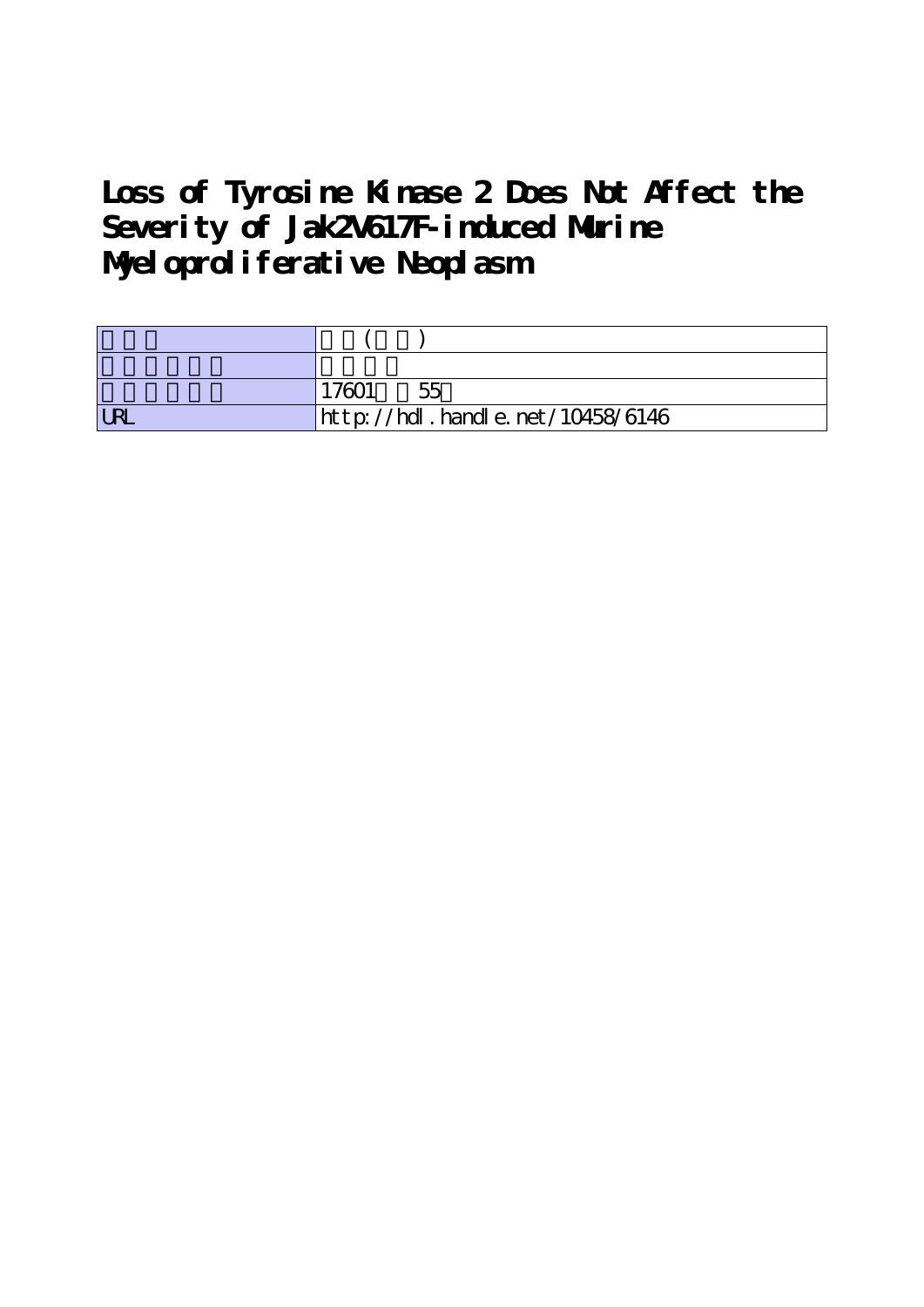# **Loss of Tyrosine Kinase 2 Does Not Affect the Severity of** *Jak2***V617F-induced Murine Myeloproliferative Neoplasm**

TAKUMI YAMAJI, KOTARO SHIDE, TAKURO KAMEDA, MASAAKI SEKINE, AYAKO KAMIUNTEN, TOMONORI HIDAKA, YOKO KUBUKI, HARUKO SHIMODA, HIROO ABE, TADASHI MIIKE, HISAYOSHI IWAKIRI, YOSHIHIRO TAHARA, MITSUE SUETA, SHOJIRO YAMAMOTO, SATORU HASUIKE, KENJI NAGATA and KAZUYA SHIMODA

*Department of Gastroenterology and Hematology, Faculty of Medicine, University of Miyazaki, Miyazaki, Japan*

**Abstract.** *Background/Aim: In myeloproliferative neoplasms (MPN), Janus kinase 2 (JAK2) is activated by mutations including JAK2V617F (JAK2VF). It is unclear whether JAK kinases [i.e. JAK1, JAK2, JAK3, or tyrosine kinase 2 (TYK2)] other than JAK2 have cooperative actions such as enhancement or suppression of JAK2. If other kinases enhance activation, therapies that co-target them could have a therapeutic efficacy. We examined the role of TYK2 in Jak2VF-induced murine MPN. Materials and Methods: We crossed Jak2VF transgenic mice and Tyk2-knockout (Tyk2KO) mice to generate Jak2VF/Tyk2KO mice. The disease severity and treatment effect with a JAK2 inhibitor was compared between Jak2VF and Jak2VF/Tyk2KO mice. Results: Both types of mice developed MPN, and there were no differences in peripheral blood counts, spleen weight, or survival period. Upon JAK2 inhibitor therapy, both types of mice had equally improved leukocytosis and splenomegaly. Conclusion: TYK2 does not have cooperative effects with JAK2VF upon MPN onset nor in the presence of a JAK2 inhibitor.*

Classical breakpoint cluster region-Abelson (*BCR–ABL*) negative myeloproliferative neoplasms (MPN) includes three main diseases of distinct clinical presentation, namely polycythemia vera, essential thrombocythemia, and primary myelofibrosis. The most recurrent abnormality is a gain-offunction substitution of valine to phenylalanine at position 617 (V617F) in Janus kinase 2 (JAK2) (1). In patients with MPN, clonal expansion of myeloid cells by JAK2 activation

*Correspondence to:* Dr. Kotaro Shide, Department of Gastroenterology and Hematology, Faculty of Medicine, University of Miyazaki, 5200 Kihara, Kiyotake, Miyazaki 889-1692, Japan. Tel: +81 985859121, Fax: +81 985855194, e-mail: koutaro\_shide@ med.miyazaki-u.ac.jp

*Key Words:* Myeloproliferative neoplasms, JAK2, TYK2, animal models, JAK2 inhibitors.

results in leukocytosis, hepatosplenomegaly associated with extramedullary hematopoiesis, and constitutional symptoms due to cytokine overproduction. JAK2 inhibitors alleviated these symptoms in clinical trials, and ruxolitinib, the first JAK2 inhibitor approved for the treatment of MPN, is now in widespread clinical use (2, 3). However, in ruxolitinibtreated patients, the therapeutic effects plateau in a few months, and no clear effects on the mutant allele burden have been observed, indicating the presence of resistance to JAK2 inhibitor. As a possible resistance mechanism, it was shown *in vitro* that JAK2 can form a heterodimer with the nonreceptor tyrosine protein kinase 2 (TYK2) or JAK1 in the presence of JAK2 inhibitor, thereby enhancing downstream signaling (4). In addition, it is unclear whether Janus kinases (*i.e.* JAK1, JAK2, JAK3, and TYK2) other than JAK2 have cooperative effects such as enhancement or suppression of activated JAK2. If other kinases in addition to JAK2 activate or induce drug resistance, therapies that co-target them might have therapeutic efficacy. In this study, we used a *Jak2*V617F (*Jak2*VF)-induced murine MPN model to determine whether TYK2 promoted the severity of MPN in cooperation with JAK2VF, and whether the loss of TYK2 influenced the therapeutic effects of a JAK2 inhibitor.

# **Materials and Methods**

*Mouse models.* Transgenic mice that expressed the *Jak2*VF mutation (*Jak2*VF mice) and Tyk2-knockout mice (*Tyk2*KO mice) were established and analyzed as previously described (5, 6). We used *Jak2*VF mice that showed a spectrum of clinicopathological features of human primary myelofibrosis. *Jak2*VF mice and *Tyk2*KO mice were crossed to create *Jak2*VF/*Tyk2*KO mice. To investigate the influence of TYK2 loss on MPN severity induced by JAK2VF, wild-type (WT), Jak2VF, and Jak2VF/Tyk2KO mice were analyzed. Peripheral blood (PB) cell counts were assessed every 8 weeks after birth, and the survival time of these mice was also examined. Another group of mice was sacrificed at 3, 6, and 9 months after birth, and their organ weights were assessed followed by histopathology. To investigate the therapeutic effects of JAK2 inhibitor, 12-week-old WT, *Jak2*VF, and *Jak2*VF/*Tyk2*KO mice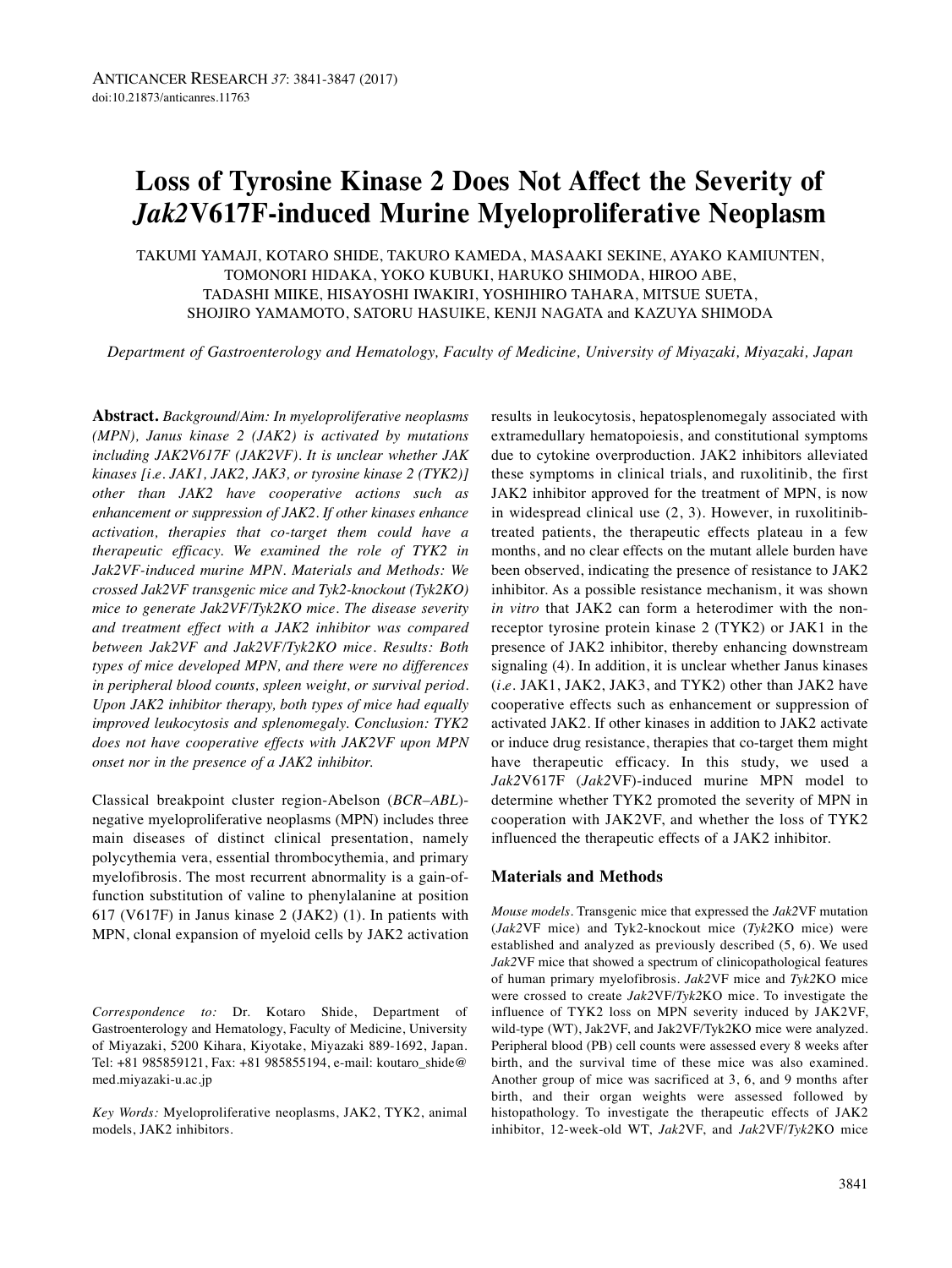were treated by oral gavage twice daily with 50 mg/kg JAK2 inhibitor or vehicle (0.5% methylcellulose) for 16 weeks. PB cell counts were assessed every 4 weeks, and mice were sacrificed at the study endpoint and analyzed. Animal studies were performed in accordance with the Ethics Committee of the University of Miyazaki (approval number 2014-520). For pathological examination, tissue samples were fixed in formalin, embedded in paraffin blocks, and sectioned for hematoxylin and eosin (H&E) or Gomori silver staining. Fluorescence-activated cell sorting (FACS) analysis was performed as previously described (5).

*N*-[(1*S*)-1-(4-Fluorophenyl)ethyl]-4-(1-methyl-1*H*-pyrazol-4-yl)- *N*0-(pyrazin-2-yl)pyridine-2,6-diamine maleate, a potent and selective inhibitor of JAK2 and SRC-family of protein tyrosine kinases, which is currently in phase 2 clinical trials for MPN, was kindly provided by Discovery Research Laboratories, Nippon Shinyaku Co., Ltd. (Kyoto, Japan) (7).

*Quantitative real-time polymerase chain reaction (qPCR).* RNA was extracted from the bone marrow (BM) cells of WT, *TYK2*KO, *JAK2*VF, and *JAK2*VF/*TYK2*KO mice. Then the expression levels of *Jak1, Jak2, Jak3,* and *Tyk2* were measured by qPCR as previously described (8).

*Statistical analysis.* Results are presented as the mean±standard error of the mean (SEM). For the comparison of hematological values, analysis of variance (ANOVA) with repeated measures was used. To assess statistical significance among groups, Tukey's Honest Significant Difference (HSD) test with one-way ANOVA was used. Statistical analysis of the survival was performed with the log-rank test. *p*-Values less than 0.05 were considered statistically significant.

#### **Results**

*Loss of TYK2 did not affect disease severity of JAK2VFinduced murine MPN.* The expression levels of *Jak1, Jak2, Jak3*, and *Tyk2* in the BM cells of WT, *Jak2*VF, and *Jak2*VF/*Tyk2*KO mice were measured by qPCR (n=3–5), and the results are shown in Figure 1A. *Tyk2* expression was not detected in *Jak2*VF/*Tyk2*KO mice, and was 0.7-fold lower in *Jak2*VF mice than in WT mice (*p<*0.01). Due to transgene expression, *Jak2* expression was 1.7-fold and 1.4-fold higher in *Jak2*VF and *Jak2*VF/*Tyk2*KO mice, respectively, than in WT mice. *Jak1* expression was 0.8-fold and 0.7-fold lower in Jak2VF and *Jak2*VF/*Tyk2*KO mice, respectively, than in WT mice. The expression of *Jak3* did not differ among the three groups. All JAK kinases, with the exception of TYK2, were equally expressed in *Jak2*VF and *Jak2*VF/*Tyk2*KO mice.

Next, we compared the phenotype of WT, *Jak2*VF, and *Jak2*VF/*Tyk2*KO mice. Both *Jak2*VF mice and *Jak2*VF/*Tyk2*KO mice showed increased white blood cell count compared with WT mice (Figure 1B), and also showed progressive anemia. The platelet count of *Jak2*VF and *Jak2*VF/*Tyk2*KO mice was markedly higher than that of WT mice at 8 weeks of age, but decreased thereafter. There was no difference in PB cell count between *Jak2*VF and *Jak2*VF/*Tyk2*KO mice. FACS analysis of PB cells showed that macrophage-antigen-1-positive/granulocyte-differentiation antigen-1-positive  $(Mac1<sup>+/</sup>Gr1<sup>+</sup>)$  myeloid cells were increased and B-cell isoform of 220-kDa-positive (B220<sup>+</sup>) B-cells were decreased in both *Jak2*VF and *Jak2*VF/*Tyk2*KO mice compared to WT mice, but there were no differences between *Jak2*VF and *Jak2*VF/*Tyk2*KO mice (data not shown).

Regarding organ weight, significant hepatomegaly and splenomegaly were observed in *Jak2*VF and *Jak2*VF/*Tyk2*KO mice compared to WT mice (*p<*0.01), but no difference was observed between *Jak2*VF and *Jak2*VF/*Tyk2*KO mice, even after 9 months of observation (Figure 1C). The survival of *Jak2*VF and *Jak2*VF/*Tyk2*KO mice was worse than that of WT mice (*p<*0.01), and as with leukocytosis and organomegaly, there was no difference between these two groups of mice (Figure 1D).

*Loss of TYK2 did not affect the therapeutic efficacy of a JAK2 inhibitor.* We determined whether the loss of TYK2 affected the therapeutic efficacy of a JAK2 inhibitor. At 12 weeks of age, all of the *Jak2*VF and *Jak2*VF/*Tyk2*KO mice developed MPN, exhibiting leukocytosis with an average white blood cell count of 7-8×1010/l (Figure 2A). *Jak2*VF and *Jak2*VF/*Tyk2*KO mice were divided into two groups: one group received an oral gavage dose of 50 mg/kg JAK2 inhibitor twice daily (*Jak2*VF-inh; n=16, *Jak2*VF/*Tyk2*KOinh; n=16) and the other group received vehicle twice daily (*Jak2*VF-veh; n=16, *Jak2*VF/*Tyk2*KO-veh; n=16) for 16 weeks. As a control for vehicle-treated mice, WT mice were treated with vehicle (WT-veh; n=16) were used. vehicletreated *Jak2*VF and *Jak2*VF/*Tyk2*KO mice showed marked leukocytosis compared with vehicle-treated WT mice. Significant suppression of leukocytosis was observed by administration of JAK2 inhibitor in both treatment groups (*Jak2*VF: *p<*0.05; *Jak2*VF/*Tyk2*KO: *p<*0.01) (Figure 2A). Inhibitor-treated *Jak2*VF and *Jak2*VF/*Tyk2*KO mice showed no difference in leukocyte count, and there was also no difference in the therapeutic effects of JAK2 inhibitor between the two groups. In the PB cells of vehicle-treated *Jak2*VF and *Jak2*VF/*Tyk2*KO mice, Mac1+/Gr1+ myeloid cells increased and B220<sup>+</sup> B-cells and CD3<sup>+</sup> T-cells decreased compared with vehicle-treated WT mice, but the proliferation of myeloid cells was suppressed and the B- and T-lymphocyte fractions were restored by treatment with JAK2 inhibitor (Figure 2B). There were no differences in leukocyte fractions between inhibitor-treated *Jak2*VF and *Jak2*VF/*Tyk2*KO mice. In the vehicle-treated groups of transgenic mice, progressive anemia was observed, but in the JAK2 inhibitor-treated groups, anemia progression stopped, although the difference was not significant (Figure 2A). No significant differences in hemoglobin levels were observed between JAK2 inhibitor-treated groups. Vehicle-treated *Jak2*VF and *Jak2*VF/*Tyk2*KO mice showed thrombocytosis compared to WT mice treated with vehicle in the early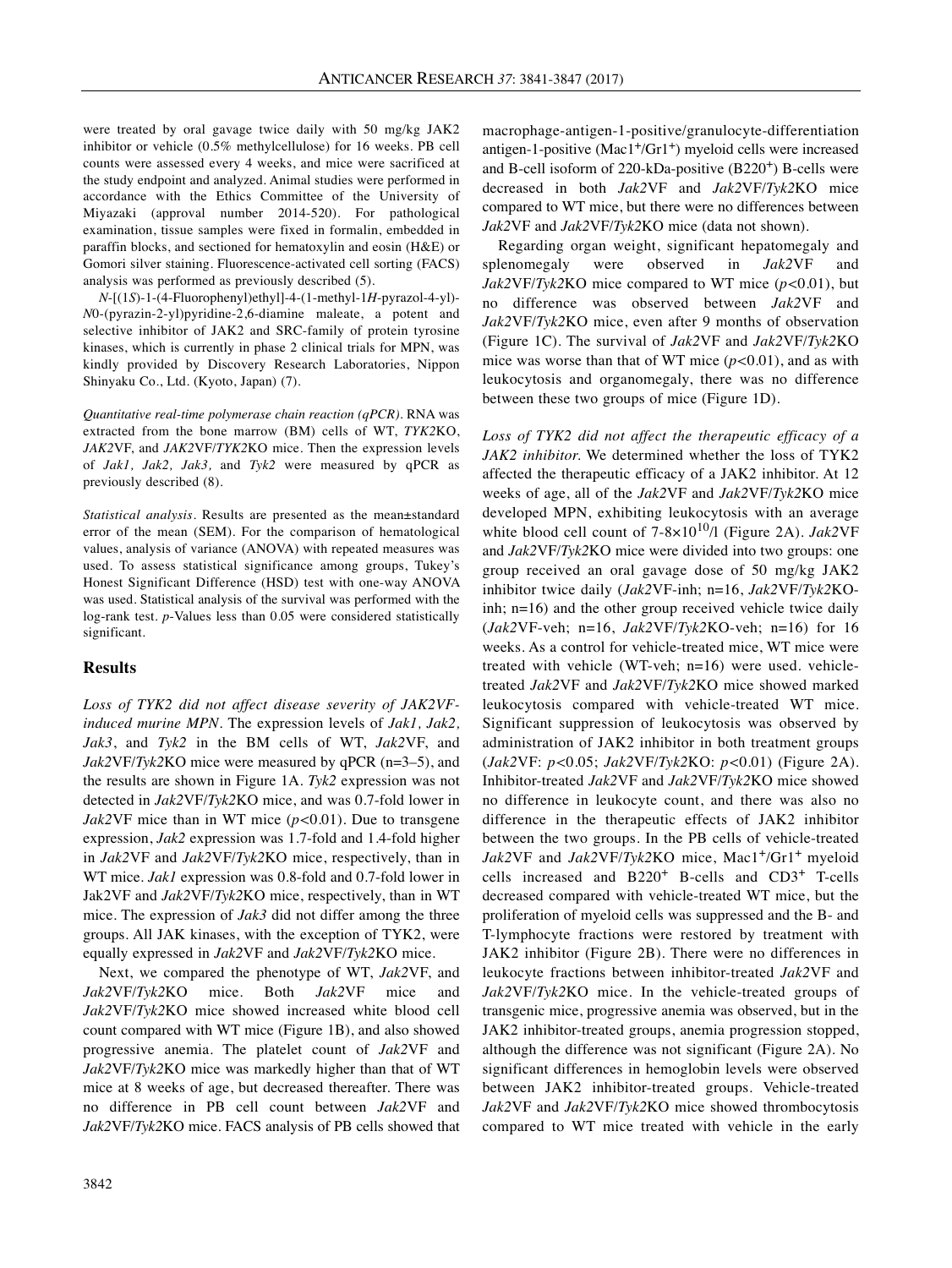

Figure 1. Tyrosine kinase 2 (TYK2) deficiency does not affect the severity of myeloproliferative neoplasms in mice. A: The mRNA expression levels of Janus kinases (JAK) in bone marrow cells from wild-type (WT) mice  $(n=3)$ , JAK2 V617F transgenic (Jak2VF) mice  $(n=5)$ , and Jak2VF/tyrosine kinase 2 gene knockout (Tyk2KO) mice  $(n=4)$ . The expression level in WT mice was set at 1. Tukey's HSD test with one-way ANOVA was used. B: Differential blood counts in WT mice (n=28), Jak2VF mice (n=34), and Jak2VF/Tyk2KO mice (n=35) every 8 weeks after birth. ANOVA with repeated measures was used. Significant differences for all counts vs. WT: Jak2VF, p<0.01; Jak2VF/Tyk2KO, p<0.01. C: Liver and spleen weights at 3, 6, and 9 months after birth ( $n=5$ ). Tukey's HSD test with one-way ANOVA was used. D: Kaplan-Meier survival curves of WT mice ( $n=33$ ), Jak2VF mice (n=62), and Jak2VF/Tyk2KO mice (n=63) mice. Log-rank test was used. WBCs, White blood cells; Hb, hemoglobin; Plt, platelets. *Data are presented as the mean±SEM. Significantly different at \*p<0.05 and \*\*p<0.01.*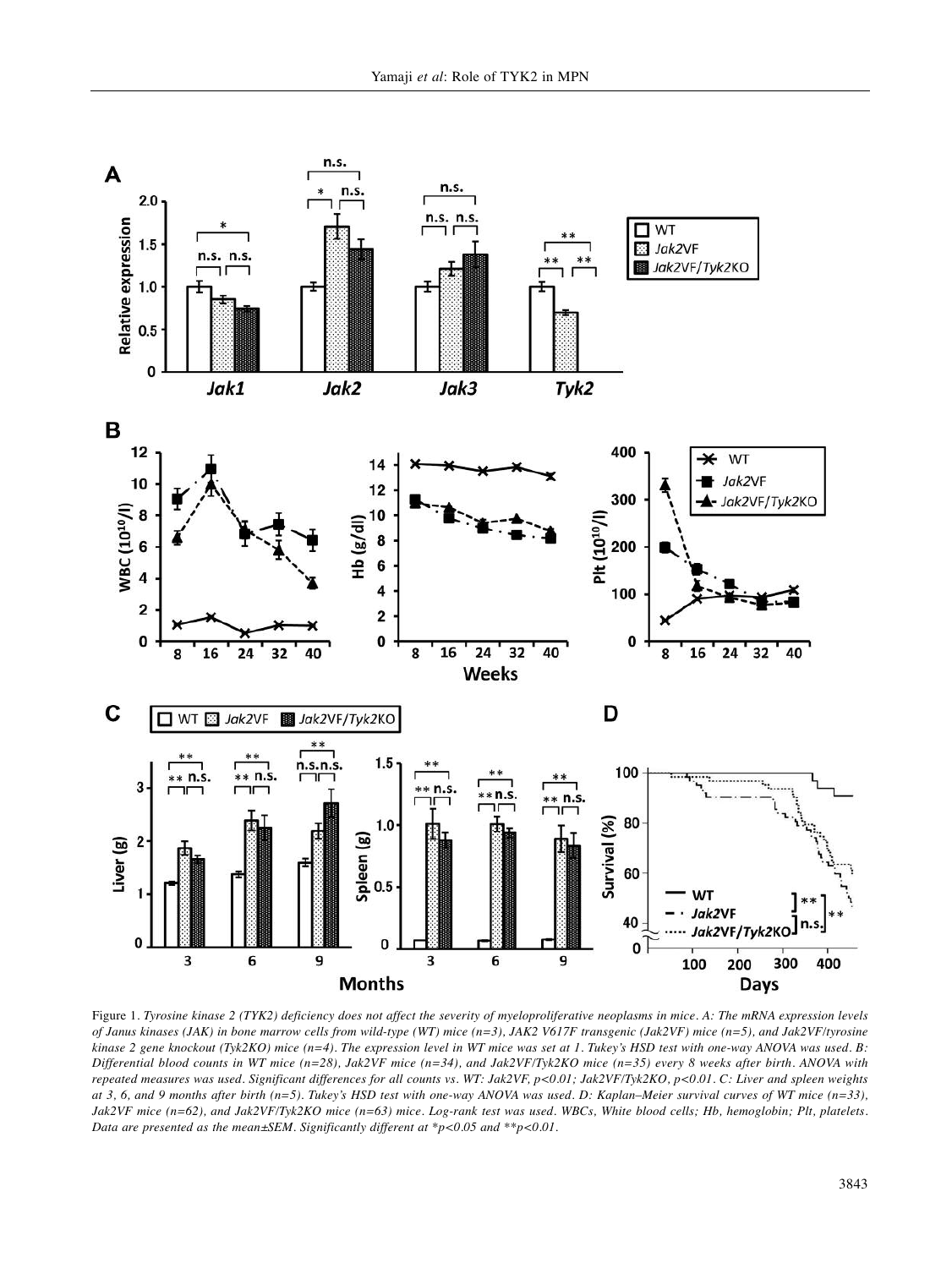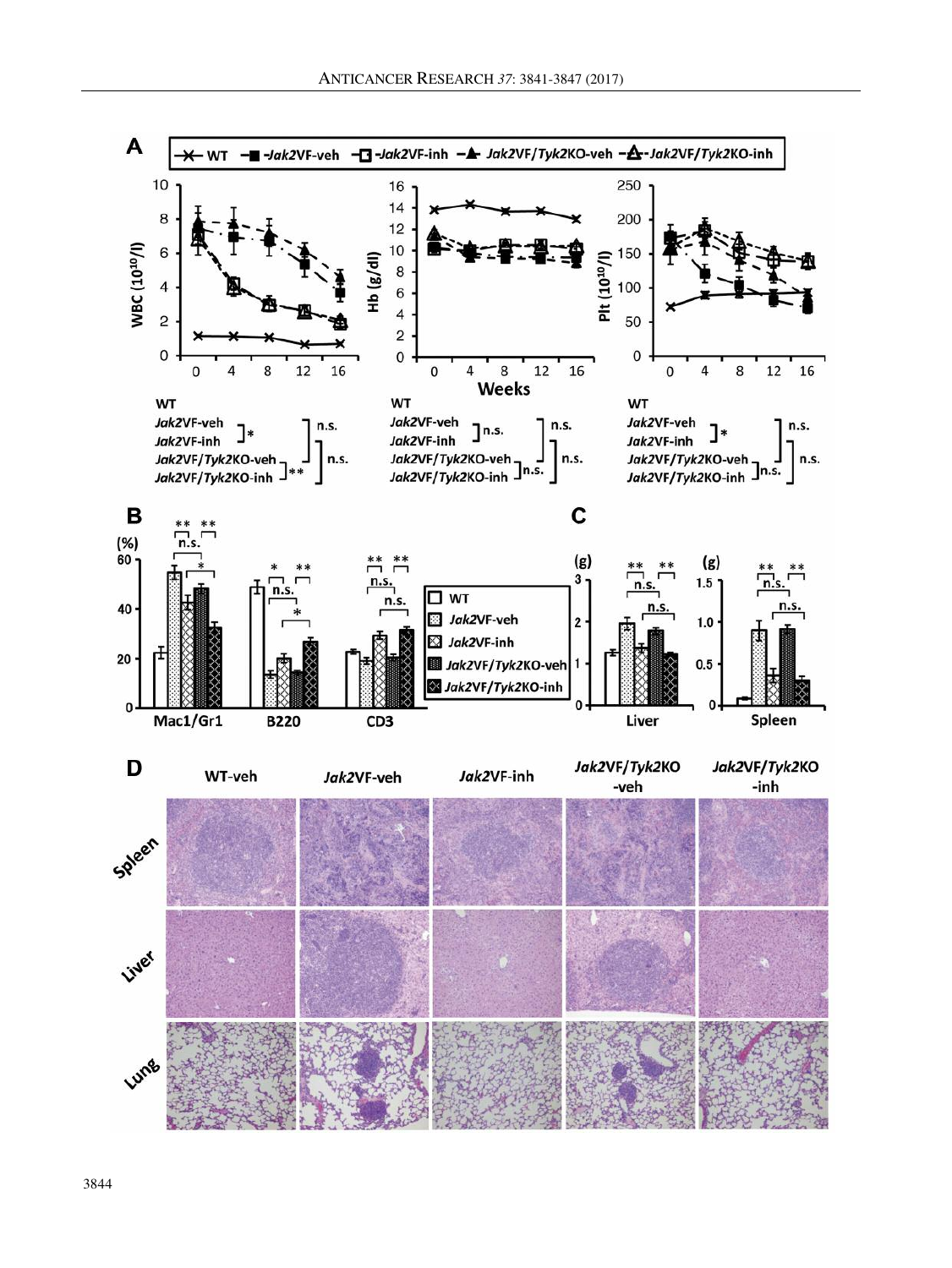stages, but the platelet count declined with time. JAK2 inhibitor treatment resulted in sustained thrombocytosis (*Jak2*VF: *p<*0.05; *Jak2*VF/*Tyk2*KO: *p=*0.370) (Figure 2A) compared to the vehicle-treated counterparts. No difference in platelet count was observed between inhibitor-treated *Jak2*VF and *Jak2*VF/*Tyk2*KO mice.

The spleen weight was markedly increased by 10.4-fold in vehicle-treated *Jak2*VF mice and 10.2-fold in *Jak2*VF/*Tyk2*KO vehicle-treated mice compared to vehicletreated WT mice. A significant reduction of spleen weight by 4.1-fold in inhibitor-treated *Jak2*VF mice (*p<*0.01) and by 3.4-fold in *Jak2*VF/*Tyk2*KO inhibitor-treated mice (*p<*0.01) compared to vehicle-treated WT mice. There was no difference in improvement of splenomegaly between *Jak2*VF and *Jak2*VF/*Tyk2*KO mice upon administration of JAK2 inhibitor (Figure 2C), and there was also no difference in liver weight between those groups of mice (Figure 2C). Because the observation period was short, no difference was observed among groups regarding survival (data not shown).

Histological examination showed that myeloid cells markedly infiltrated the spleen, and the follicular structure had disappeared in vehicle-treated *Jak2*VF and *Jak2*VF/*Tyk2*KO mice (Figure 2D), but JAK2 inhibitor therapy improved cell invasion and restored follicular structure in both groups of mice (Figure 2D). In the liver and lung, cell infiltration was observed in the vehicle-treated groups (Figure 2D), but cell infiltration completely disappeared in the JAK2 inhibitortreated groups (Figure 2D). In both inhibitor-treated *Jak2*VF and *Jak2*VF/*Tyk2*KO mice, histological improvement upon JAK2 inhibitor therapy was observed equally. In contrast to the drastic pathological improvement of these organs, JAK2 inhibitor had little effect on fibrosis in the BM, and TYK2 loss did not affect these result (data not shown). Constitution of hematopoietic cells in the BM and spleen was examined by FACS analysis (Table I). The number of BM cells in vehicletreated *Jak2*VF and *Jak2*VF/*Tyk2*KO mice decreased compared with the corresponding WT mice due to fibrotic changes, and consistent with pathological findings, cellularity

→

Figure 2. *Loss of tyrosine kinase 2 (TYK2) does not affect the therapeutic efficacy of a Janus kinase 2 (JAK2) inhibitor. A: Differential blood cell count every 4 weeks after drug administration (n=16 in each group). ANOVA with repeated measures was used. B: Hematopoietic compartment of peripheral blood assessed by flow cytometry 16 weeks after drug administration (n=10 in each group). Tukey's HSD test with one-way ANOVA was used. C: Spleen and liver weights 16 weeks after drug administration (n=10 in each group). Tukey's HSD test with oneway ANOVA was used. D: Histological analysis 16 weeks after drug administration. WBCs, White blood cells; Hb, hemoglobin; Plt, platelets. Data are presented as the mean±SEM. Significantly different at \*p<0.05 and \*\*p<0.01.*

did not recover with JAK2 inhibitor therapy. The number of cells in the spleen of vehicle-treated *Jak2*VF and *Jak2*VF/*Tyk2*KO mice increased because of extramedullary hematopoiesis, which was reduced with JAK2 inhibitor, although not with statistical significance. TYK2 loss did not affect cellularity in the BM or spleen. In *Jak2*VF and *Jak2*VF/*Tyk2*KO mice, JAK2 inhibitor therapy significantly increased common myeloid progenitors in the BM and significantly reduced cluster of differentiation 71 positive/lymphocyte antigen 76 (Ly76, also known as Ter119) -positive (CD71+/Ter119+) erythroid progenitors in the BM and spleen, although the biological significance of this is unknown. Both inhibitor-treated *Jak2*VF and *Jak2*VF/*Tyk2*KO mice showed similar changes upon JAK2 inhibitor administration compared with vehicle-treated groups, and there was no significant difference observed between inhibitor-treated *Jak2*VF and *Jak2*VF/*Tyk2*KO mice (Table I).

#### **Discussion**

In this study, we demonstrated the role of TYK2 in *Jak2*VFinduced MPN *in vivo*. In addition, the disease severity and treatment effect by JAK2 inhibitor were found to be comparable between *Jak2*VF and *Jak2*VF/*Tyk2*KO mice. Thus, our results indicate that TYK2 has no cooperative effects with JAK2VF at the onset of MPN nor upon treatment with a JAK2 inhibitor.

JAK2 inhibitors have shown excellent therapeutic effects on MPN symptoms in clinical trials (2, 3), but the plateauing of effects observed in these trials strongly indicates the presence of resistance to the inhibitor. Such a plateau of effects with regard to leukocyte count and organomegaly was also observed in our mouse models (5). Koppikar *et al.* revealed a mechanism of resistance *in vitro* using MPN cell lines and cells from patients treated with ruxolitinib. In the presence of JAK2 inhibitors, JAK2 does not have kinase activity itself, but rather, it forms a heterodimer with TYK2 or JAK1 and can enhance downstream signaling (4). In a clinical trial with momelotinib, which showed a strong inhibition profile of JAK1/JAK2/TYK2, a plateau effect on organomegaly and on the allele burden was also observed (9), suggesting that it is not the suppression of kinase activity but rather the reduction of protein expression that is necessary for the reversal of resistance. *Jak1*KO mice showed perinatal lethality and defect in lymphoid development (10). On the other hand, *Tyk2*KO mice survived for a long time with no immunodeficiency (6). TYK2 is a good target of treatment, as its inhibition leads to fewer safety concerns than JAK1 inhibition Thus, it would be an ideal target for MPN treatment because long-term therapy is likely to be required, as in the case of imatinib mesylate treatment for *BCR–ABL*positive chronic myeloid leukemia (11, 12). Koppikar *et al.*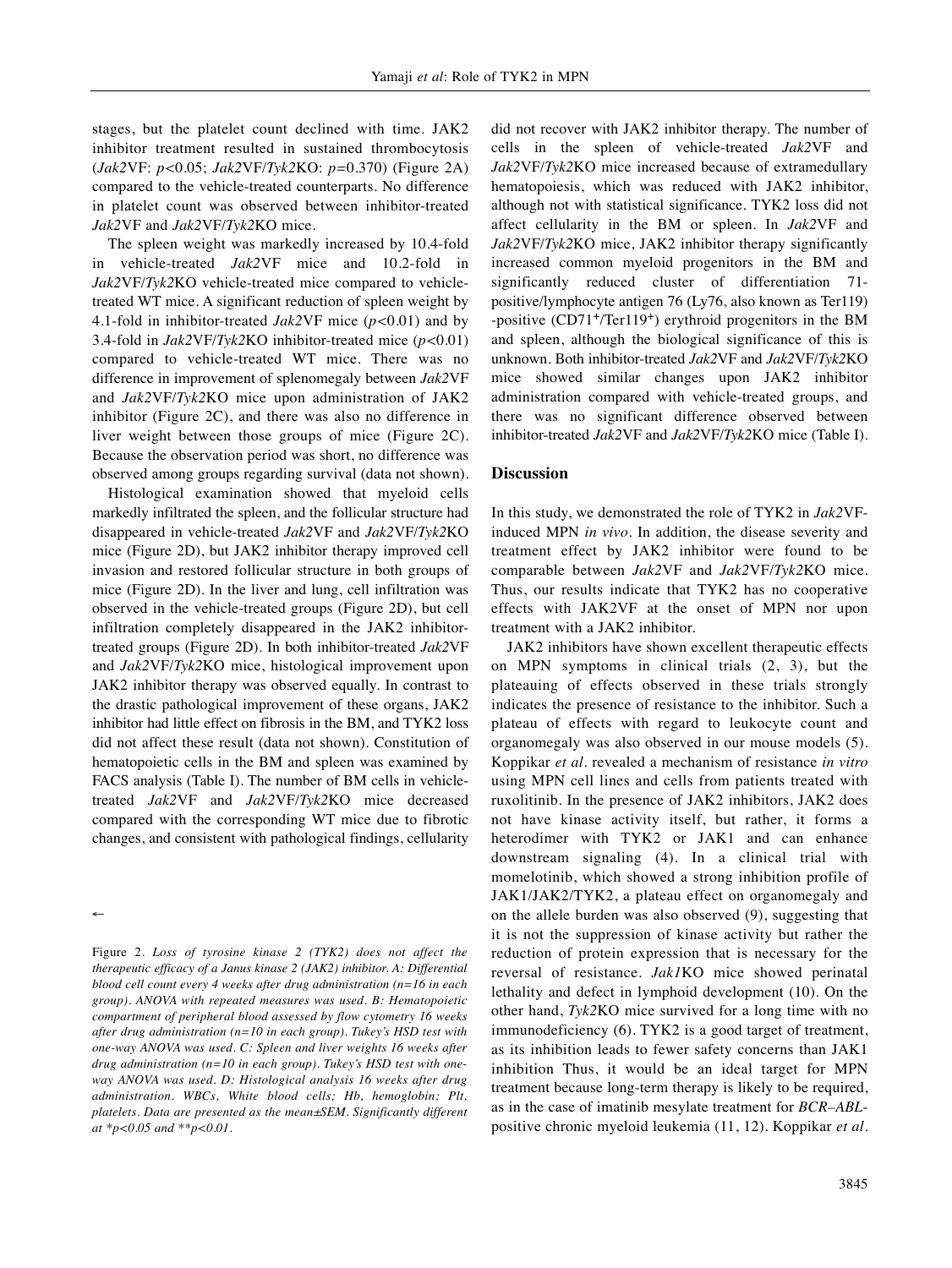|                   | Bone marrow     |                             |                           |                             |                              | Spleen           |                           |                              |                             |                             |
|-------------------|-----------------|-----------------------------|---------------------------|-----------------------------|------------------------------|------------------|---------------------------|------------------------------|-----------------------------|-----------------------------|
|                   | WT              |                             | Jak2VF                    | Jak2VF/Tyk2KO               |                              | WT               |                           | Jak2VF                       | Jak2VF/Tyk2KO               |                             |
|                   | Vehicle         | Vehicle                     | Inhibitor                 | Vehicle                     | Inhibitor                    | Vehicle          | Vehicle                   | Inhibitor                    | Vehicle                     | Inhibitor                   |
| Total cellularity |                 |                             |                           |                             |                              |                  |                           |                              |                             |                             |
| $(x10^6)$         | $20.7 \pm 2.1$  | $8.1 \pm 0.96^{\dagger}$    | $6.3 \pm 0.43^{\dagger}$  | $6.8 \pm 0.45^{\dagger}$    | $6.6 \pm 0.65^{\dagger}$     | $6.0 \pm 0.29$   | $11.8 \pm 1.1^{\dagger}$  | $9.7 \pm 1.2^{\dagger}$      | $13.6 \pm 1.5$ <sup>†</sup> | $11.2 \pm 1.3^{\dagger}$    |
| LT-HSC            | $0.77 + 0.01$   | $0.02 \pm 0.01^{\dagger}$   | $0.03 \pm 0.01^{\dagger}$ | $0.03 \pm 0.01^{\dagger}$   | $0.04 \pm 0.01^{\dagger}$    | $0.01 \pm 0.001$ | $0.01 \pm 0.002$          | $0.01 \pm 0.004$             | $0.01 \pm 0.003$            | $0.01 \pm 0.002$            |
| ST-HSC            | $0.14 \pm 0.02$ | $0.02 \pm 0.003$            | $0.03 \pm 0.01$           | $0.02 \pm 0.01$             | $0.07 + 0.02$                | $0.01 \pm 0.01$  | $0.07 \pm 0.02^{\dagger}$ | $0.03 \pm 0.01$              | $0.04 \pm 0.01$             | $0.02 \pm 0.005$            |
| MPP               | $0.47 \pm 0.04$ | $0.48 \pm 0.08$             | $0.57 \pm 0.06$           | $0.38 \pm 0.05$             | $0.49 \pm 0.10$              | $0.30 \pm 0.02$  | $0.55 \pm 0.07$ †         | $0.56 \pm 0.06^{\dagger}$    | $0.44 \pm 0.04$             | $0.52 \pm 0.06^{\dagger}$   |
| <b>CMP</b>        | $0.53 \pm 0.04$ | $0.29 \pm 0.04$             | $0.66 \pm 0.06*$          | $0.48 + 0.08$               | $0.70 \pm 0.09*$             | $0.02 \pm 0.002$ | $0.14 \pm 0.05^{\dagger}$ | $0.11 \pm 0.02^{\dagger}$    | $0.11 \pm 0.02^{\dagger}$   | $0.13 \pm 0.02$ †           |
| <b>GMP</b>        | $2.5 \pm 0.14$  | $3.0 \pm 0.34$              | $3.3 \pm 0.15$            | $3.5 \pm 0.33$              | $3.2 \pm 0.34$               | $0.06 \pm 0.005$ | $0.31 \pm 0.09^+$         | $0.15 \pm 0.02$              | $0.28 \pm 0.07^{\dagger}$   | $0.22 \pm 0.04$             |
| <b>MEP</b>        | $0.90 \pm 0.03$ | $0.91 \pm 0.16$             | $0.71 \pm 0.07$           | $0.58 + 0.05$               | $0.73 \pm 0.11$              | $0.28 \pm 0.02$  | $1.1 \pm 0.28^{\dagger}$  | $0.88 \pm 0.11^{\dagger}$    | $0.78 \pm 0.10$             | $0.72 \pm 0.06^{\dagger}$   |
| <b>MKP</b>        | $0.14 \pm 0.02$ | $0.06 \pm 0.02^{\dagger}$   | $0.07 \pm 0.01^{\dagger}$ | $0.05 \pm 0.005^{\dagger}$  | $0.10 \pm 0.02*$             | $0.01 \pm 0.001$ | $0.66 \pm 0.02^{\dagger}$ | $0.11 \pm 0.02^{\dagger}$    | $0.04 \pm 0.01$             | $0.13 \pm 0.02^{\dagger}$ * |
| <b>CLP</b>        | $0.19 \pm 0.03$ | $0.05 \pm 0.01^+$           | $0.07 \pm 0.01^+$         | $0.05 \pm 0.01^+$           | $0.07 \pm 0.01$ <sup>†</sup> | $0.01 \pm 0.002$ | $0.04 \pm 0.02$           | $0.01 \pm 0.003$             | $0.01 \pm 0.002$            | $0.02 \pm 0.01$             |
| $Mac1+Gr1+$       | $67.2 \pm 0.93$ | $79.8 \pm 2.6$ <sup>†</sup> | $85.4 \pm 0.53^{\dagger}$ | $82.9 \pm 2.3^{\dagger}$    | $83.2 \pm 1.6^{\dagger}$     | $5.4 \pm 0.66$   | $19.0\pm4.3^{\dagger}$    | $14.0 \pm 1.8^{\dagger}$     | $16.6 \pm 1.8$ <sup>†</sup> | $14.7 \pm 2.2^{\dagger}$    |
| $B220+$           | $16.5 \pm 1.2$  | $4.7 \pm 0.81^{\dagger}$    | $5.1 \pm 0.58^{\dagger}$  | $3.8 \pm 0.51^{\dagger}$    | $5.7 \pm 0.48^{\dagger}$     | $58.3 \pm 1.2$   | $39.9 \pm 3.2$ †          | $45.5 \pm 1.4^{\dagger}$     | $44.3 \pm 3.1^{\dagger}$    | $46.0 \pm 1.1^{\dagger}$    |
| $CD3+$            | $4.2 \pm 0.25$  | $3.3 \pm 0.72$              | $3.0+0.41$                | $2.5 \pm 0.41$              | $3.7 \pm 0.48$               | $26.9 \pm 1.1$   | $27.6 \pm 2.0$            | $33.8 \pm 2.3$               | $26.9 \pm 1.6$              | $33.8 \pm 2.7*$             |
| CD71+TER119+      | $30.9 \pm 0.96$ | $36.3 \pm 2.7$              | $25.0 \pm 2.3*$           | $29.6 \pm 2.8$              | $21.5 \pm 1.7$ <sup>†*</sup> | $25.3 \pm 1.1$   | $29.5 \pm 2.9$            | $17.6 \pm 1.2$ <sup>†*</sup> | $24.2 \pm 2.2$              | $17.4 \pm 1.6*$             |
| $CD41+$           | $1.3 \pm 0.12$  | $5.8 \pm 1.3$ <sup>†</sup>  | $7.6 \pm 1.1^{\dagger}$   | $5.8 \pm 0.79$ <sup>†</sup> | $8.1 \pm 1.8$ <sup>†</sup>   | $1.4 \pm 0.13$   | $13.2 \pm 2.0^{\dagger}$  | $13.6 \pm 1.9^{\dagger}$     | $10.7 \pm 1.9$ <sup>†</sup> | $14.2 \pm 1.6^{\dagger}$    |

Table I. *Frequency of hematopoietic cells in mice treated with vehicle or Janus kinase 2 (JAK2) inhibitor.*

*Jak2*VF: Janus kinase 2 V617F transgenic; *Tyk2*KO: tyrosine kinase 2 gene knockout; LT-HSC: long-term hematopoietic stem cells, Lin–Sca1+cKit+CD48–CD150+; ST-HSC: short-term hematopoietic stem cells, Lin–Sca1+cKit+CD48–CD150–; MPP: multipotent progenitor, Lin-Sca1+cKit+CD48+CD150-; CMP: common myeloid progenitor, Lin-Sca1-cKit+CD34+FcγR<sup>lo</sup>; GMP: granulocyte-macrophage progenitor, Lin<sup>–</sup>Sca1<sup>–</sup>cKit<sup>+</sup>CD34+FcγR<sup>hi</sup>; MEP: megakaryocyte-erythroid progenitor, Lin<sup>–</sup>Sca1<sup>–</sup>cKit<sup>+</sup>CD34<sup>–</sup>FcγR<sup>–/lo</sup>. Data are the mean frequency (%)±SEM. The statistical significance of differences was assessed by non-repeated measures ANOVA and Tukey's HSD test: †*p<*0.05 *vs.* vehicle-treated WT, \**p<*0.05 vehicle-treated *vs.* corresponding inhibitor-treated cells.

also showed that the knockdown of *JAK1 or JAK1* and *TYK2* by siRNA resensitized cells that had acquired resistance to ruxolitinib, whereas the knockdown of only *TYK2* did not resensitize the cells (4). Our *in vivo* results are consistent with this study. TYK2 protein may play an auxiliary role in resistance to JAK2 inhibitor, and JAK1 protein might be the main player. Taken together, in combination with JAK2 inhibitor therapy, the results of this study suggest that TYK2 protein is not a sufficient therapeutic target alone; however, novel treatment strategies targeting JAK1 or JAK1 and TYK2 protein may be promising, although there is a risk of immunodeficiency.

# **Conflicts of Interest**

The Authors declare no competing financial interests in regard to this study.

### **Acknowledgements**

The Authors thank M. Matsushita, T. Shinmori, and S. Saito for their technical assistance. This work was supported by Grants-in-Aid for Young Scientists (B) (26860738,15K19554) and for Scientific Research (C) (26461408) from the Japan Society for the Promotion of Science, and by Research Grants from Takeda Science Foundation.

#### **References**

- 1 Vainchenker W, Delhommeau F, Constantinescu SN and Bernard OA: New mutations and pathogenesis of myeloproliferative neoplasms. Blood *118*: 1723-1735, 2011.
- 2 Verstovsek S, Mesa RA, Gotlib J, Levy RS, Gupta V, DiPersio JF, Catalano JV, Deininger M, Miller C, Silver RT, Talpaz M, Winton EF, Harvey JH, Arcasoy MO, Hexner E, Lyons RM, Paquette R, Raza A, Vaddi K, Erickson-Viitanen S, Koumenis IL, Sun W, Sandor V and Kantarjian HM: A double-blind, placebo-controlled trial of ruxolitinib for myelofibrosis. New Eng J Med *366*: 799-807, 2012.
- 3 Harrison C, Kiladjian JJ, Al-Ali HK, Gisslinger H, Waltzman R, Stalbovskaya V, McQuitty M, Hunter DS, Levy R, Knoops L, Cervantes F, Vannucchi AM, Barbui T and Barosi G: JAK inhibition with ruxolitinib *versus* best available therapy for myelofibrosis. N Engl J Med *366*: 787-798, 2012.
- 4 Koppikar P, Bhagwat N, Kilpivaara O, Manshouri T, Adli M, Hricik T, Liu F, Saunders LM, Mullally A, Abdel-Wahab O, Leung L, Weinstein A, Marubayashi S, Goel A, Gonen M, Estrov Z, Ebert BL, Chiosis G, Nimer SD, Bernstein BE, Verstovsek S and Levine RL: Heterodimeric JAK-STAT activation as a mechanism of persistence to JAK2 inhibitor therapy. Nature *489*: 155-159, 2012.
- 5 Shide K, Kameda T, Markovtsov V, Shimoda HK, Tonkin E, Fang S, Liu C, Gelman M, Lang W, Romero J, McLaughlin J, Bhamidipati S, Clough J, Low C, Reitsma A, Siu S, Pine P, Park G, Torneros A, Duan M, Singh R, Payan DG, Matsunaga T,